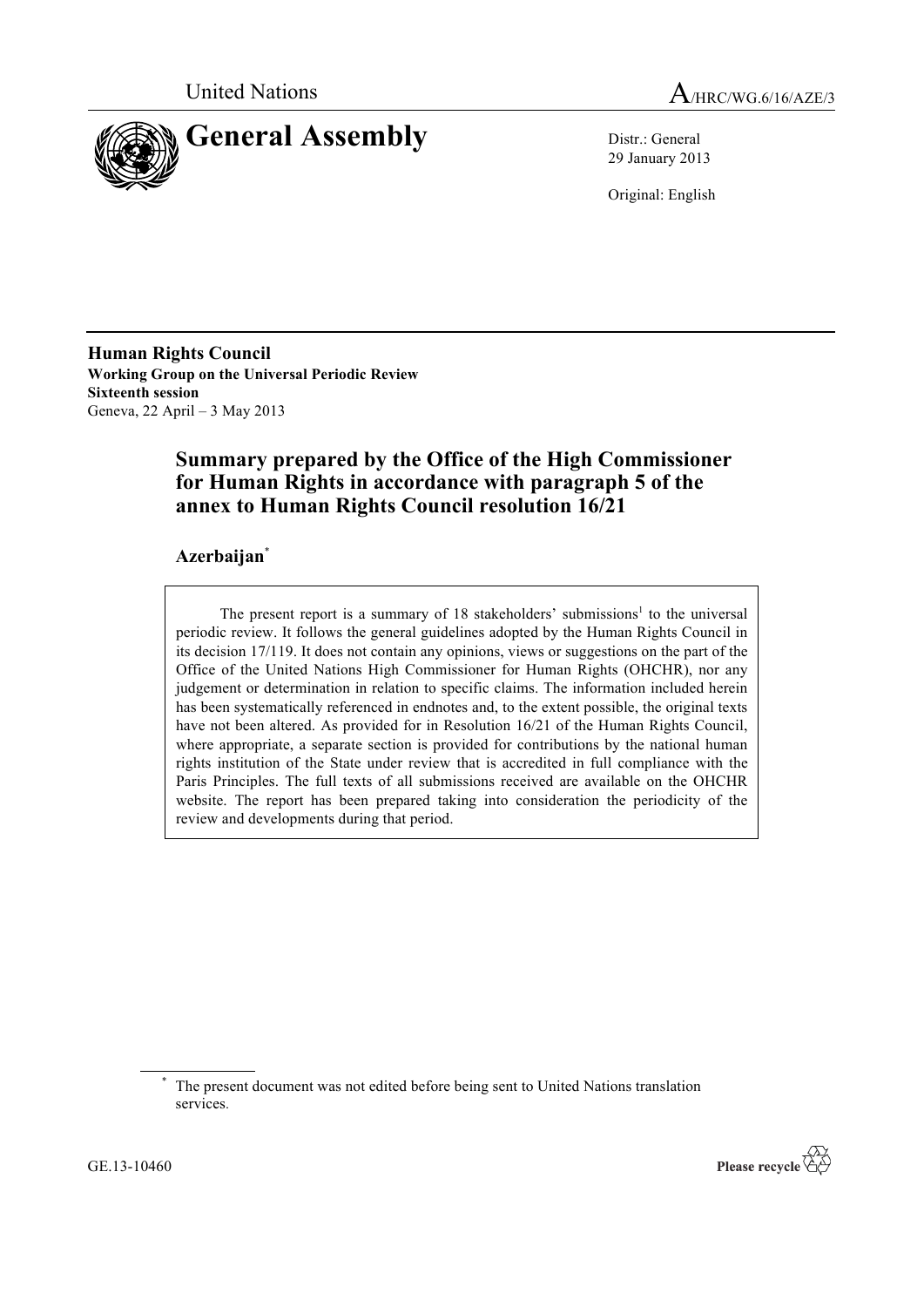# **I. Information provided by the accredited national human rights institution of the State under review in full compliance with the Paris Principles**

# **A. Background and framework**

1. The Commissioner for Human Rights (Ombudsman) noted that Azerbaijan joined the UNESCO Convention on the Protection and Promotion of the Diversity of the Cultural Expressions.<sup>2</sup>

2. The Ombudsman stated that a National Programme for Action was approved to raise the effectiveness of protection of human rights and freedoms, to improve legal culture of society, and to promote sustainability of measures aimed at improving the normative base and legal protection.<sup>3</sup>

# **B. Cooperation with human rights mechanisms**

3. The Ombudsman organized joint discussions on the recommendations of the previous UPR with the participation of public authorities, non-governmental organizations with a view to determining measures to be taken to address shortcomings mentioned in the recommendations.<sup>4</sup>

# **C. Implementation of international human rights obligations**

4. As national preventive mechanism, the Ombudsman conducted scheduled and *ad hoc* visits to places of detention. Ombudsman also carried out monitoring of alternative care facilities for children to investigate cases of violence against them.<sup>5</sup>

5. The Ombudsman noted the creation of an Inter-Agency Council to implement the National Directive Mechanism Rules regarding victims of human trafficking. She also noted the "Programme on Elimination of Social Problems Causing Human Trafficking," whose aims are: to eliminate social problems causing human trafficking, to create favourable conditions for better livelihood for victims and potential victims of human trafficking, and to ensure social protection of vulnerable groups subjected to human trafficking, including orphans, neglected children and adolescents and people who had left boarding schools and alternative care facilities due to age limit.<sup>6</sup>

6. The Ombudsman noted the adopted Law on "Domestic Violence" in June 2010. Ombudsman proposed some recommendations to fully eliminate violence against children.<sup>7</sup>

7. The Ombudsman prepared the draft Law on "Protection of Children from Corporal Punishment" to strengthen fight against violence and submitted it to Parliament. The draft Law regulates the issue of elimination of corporal punishment against children including the legal situation and protection and assistance to children subjected to corporal punishment.<sup>8</sup>

8. The Ombudsman noted that 12 new regional courts began operating from January 2011. New regional courts of Grave Crimes in four regions were established to simplify the court application procedures, and administrative economic courts were created in seven regions. The military court system was also improved.<sup>9</sup> Moreover, the Ministry of Justice established 16 regional legal consultation centres to provide free legal assistance, particularly to low-income populations.<sup>10</sup>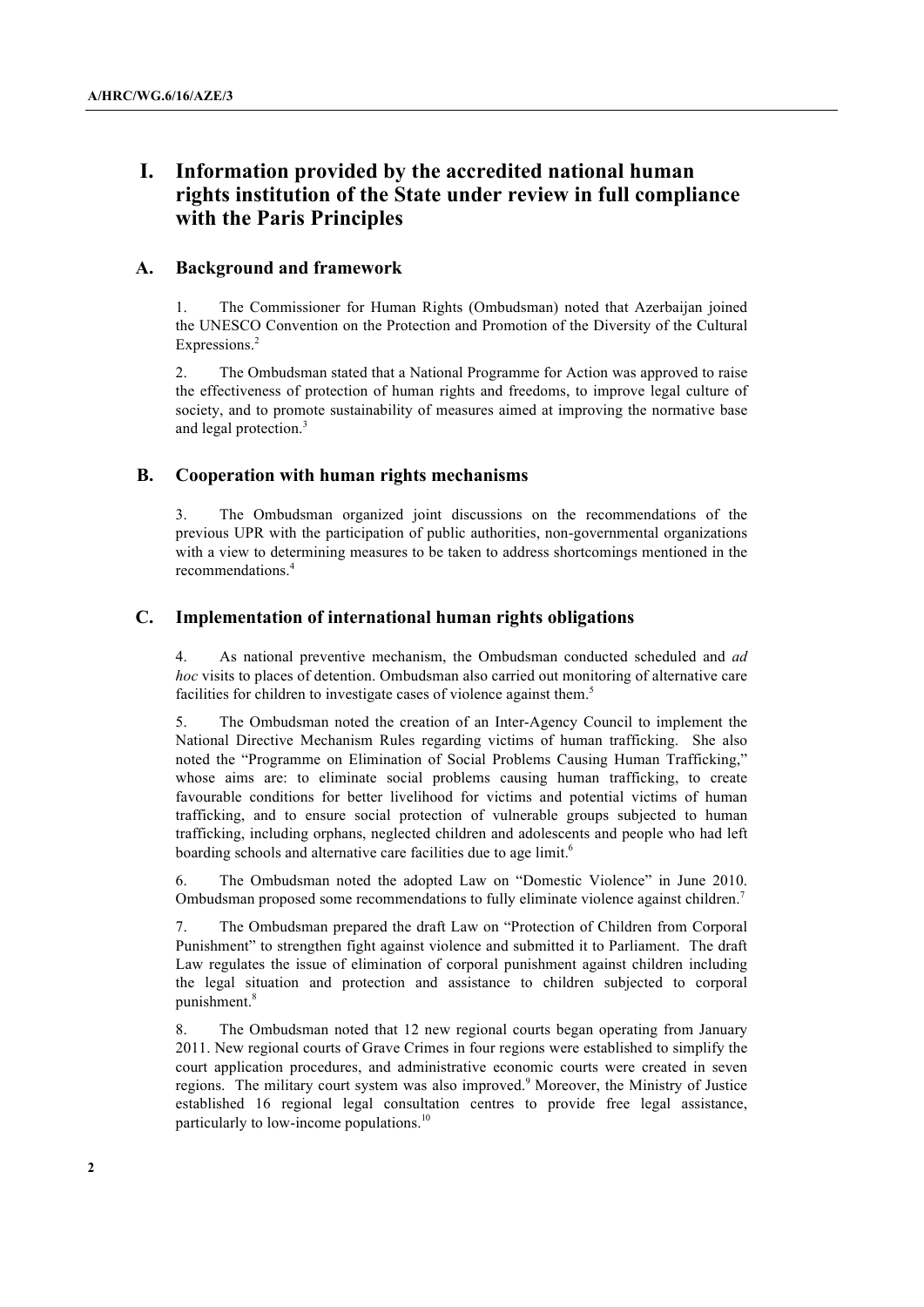9. The Ombudsman encouraged removal of the criminal liability for defamation. Ombudsman stated that as regards the extension of her mandate and new responsibilities concerning "Access to Information", the Ombudsman held consultations with representatives of the media, experts specialized in media rights, and information-holding state bodies.<sup>11</sup>

10. The Ombudsman recommended to Parliament that the latter increase regularly minimum monthly wages, pensions and allowances in the framework of the employment of persons with special needs, including persons with disabilities, strengthen social protection of low-income populations, and reduce poverty.<sup>12</sup>

11. The Ombudsman proposed taking necessary measures to protect the social security of vulnerable population groups, including refugees, IDPs, persons with disabilities, children with health problems, orphans and children deprived of parental care, and the lone elderly people.<sup>13</sup>

12. The Ombudsman stated that measures to solve the IDP problems had been constantly implemented. The Ombudsman noted that new settlements for refugees and IDPs were set up in cities and regions and new education, medical, cultural and communication facilities were opened.<sup>14</sup>

# **II. Information provided by other stakeholders**

# **A. Background and framework**

#### **1. Scope of international obligations**

13. Joint Submission 4 (JS4) considered the ratification of the Convention on the Rights of Persons with Disabilities and the Optional Protocol to the Convention against Torture and Other Cruel, Inhuman or Degrading Treatment or Punishment (OP-CAT) and the appointment of Ombudsman as national preventive mechanism as important additional steps in implementation of international human rights instruments.<sup>15</sup>

14. JS4 recommended the ratification of the Convention for the Protection of All Persons from Enforced Disappearance as well as ILO Convention Nos.102, 128, 155, 184, and 187.. 16

15. Joint Submission 8 (JS8) stated that Azerbaijan prohibited the use of children in hostilities but only those who are 15 years old or younger, which implies that the deployment of 16 to 18 years olds may be considered permissible in violation of its obligations under the Optional Protocol to the Convention on the Rights of the Child on the involvement of Children in Armed Conflict.<sup>17</sup>

## **2. Constitutional and legislative framework**

16. JS4 recommended the adoption of the draft law on Juvenile Justice and the draft Law on Prohibition of Corporal Punishment of Children.<sup>18</sup>

#### **3. Institutional and human rights infrastructure and policy measures**

17. JS4 stated that there was no strong mechanism to promote and protect children's rights and to redress violations of their rights recommending the establishment of the position of Ombudsman for Children's Rights as part of the existing Ombudsman.19 JS4 noted that the monitoring of implementation of the right of access to information is given to the Ombudsman. Many experts and parliamentarians deemed that burdening the Ombudsman and increasing her workload without any effective delegation of authority and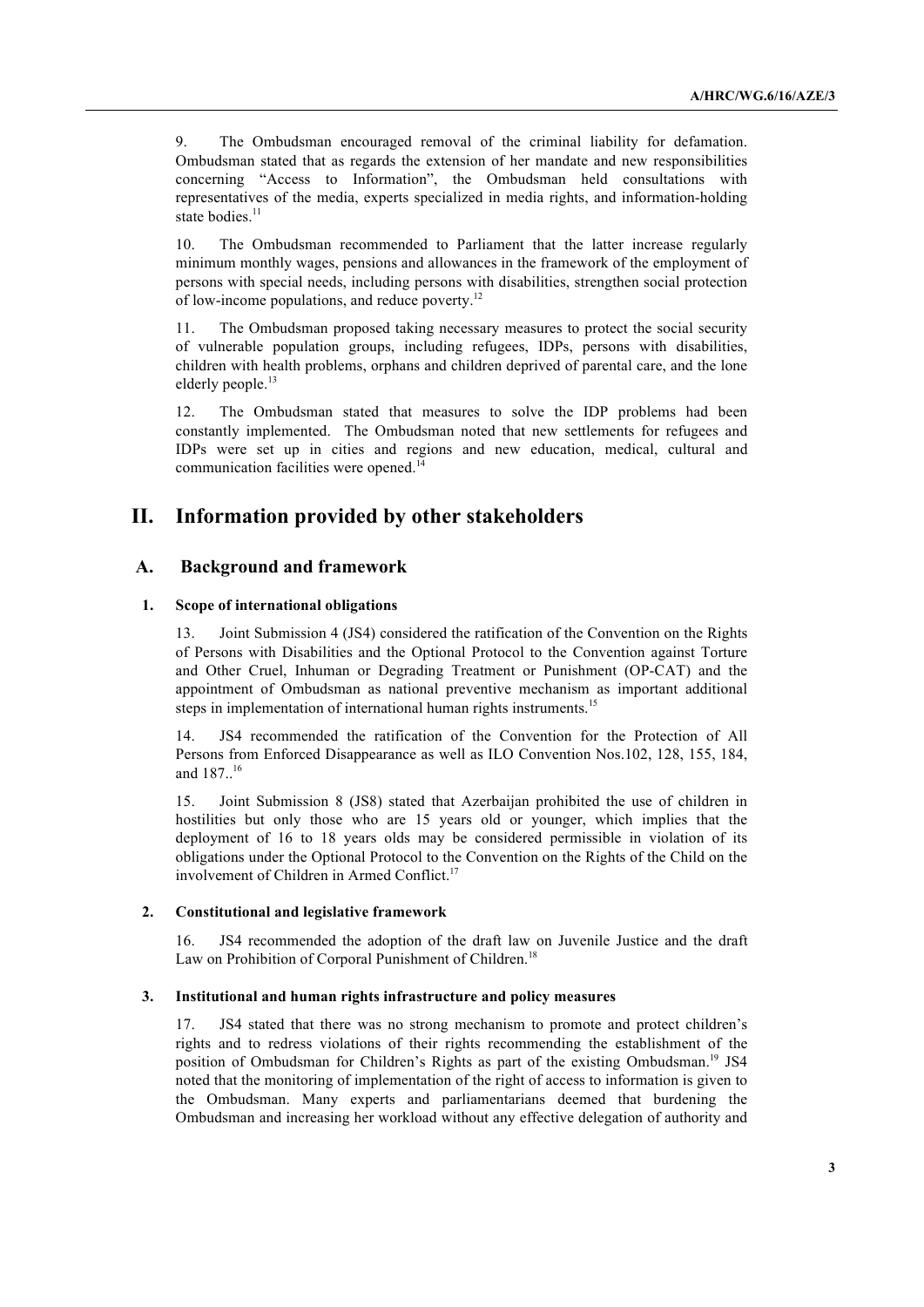without expanding the capacity of the institute would undermine the work on protection and promotion of the right to access to information.<sup>20</sup>

18. JS4 stated that the National Plan of Action on Human Rights had helped promote increased awareness of international human rights instruments and the ratification of various European and international human rights conventions. JS4 noted that the President signed a decree on adoption of Human Rights National Actions Programme in 2011, which sets specific goals and objectives aimed at strengthening the human rights protection mechanisms of certain population groups, including improvement of criminal legislation in the field of sexual abuse against children in accordance with international standards; improvement of legislation on defamation; protection of rights of people in custody for extradition; and development of a draft migration code.<sup>21</sup>

# **B. Cooperation with human rights mechanisms**

#### **1. Cooperation with treaty bodies**

19. Joint Submission 5 (JS5) noted that treaty bodies' decisions related to torture still were not implemented because of lack of procedure in domestic law.<sup>22</sup>

#### **2. Cooperation with special procedures**

20. Joint Submission 3 (JS3) recommended that a standing invitation be extended to the Special Procedures, particularly to the Special Rapporteurs on Human Rights Defenders, Freedom of Expression and on Freedom of Peaceful Assembly and Association.<sup>23</sup> JS4 made a similar recommendation.<sup>24</sup>

# **C. Implementation of international human rights obligations**

## **1. Equality and non-discrimination**

21. Joint Submission 2 (JS2) stated that the number of women in law enforcement agencies, including police and prosecutorial authorities were very low. JS2 noted that there was no woman working in traffic police and customs office. Further, there was no women heads of tax departments in the Ministry of Taxes.<sup>25</sup>

22. Joint Submission 1 (JS1) recommended that Azerbaijan develop a legal and medical system which would allow transgender people to change their bodies and legal papers in accordance with their gender identity.<sup>26</sup>

#### **2 Right to life, liberty and security of the person**

23. JS5 stated that the definition of torture in domestic law did not comply with Article 1 of the CAT.<sup>27</sup>

24. Human Rights Watch (HRW) stated that torture and ill-treatment remained a serious problem.<sup>28</sup> HRW noted credible allegations of ill-treatment in police custody was not effectively investigated despite the 2009 UPR recommendation "to establish a system to follow up complaints of allegations of torture."<sup>29</sup>

25. Amnesty International (AI) stated that several activists detained at and after the protests in March and April 2011, as well as following the dispersal of protests in March, April and October 2012, had complained of ill-treatment at the time of their arrest and while in police custody. To date, none of these allegations had been investigated in an effective manner.<sup>30</sup> AI recommended that Azerbaijan conduct a prompt effective and independent and impartial investigation into the allegations of torture and other ill-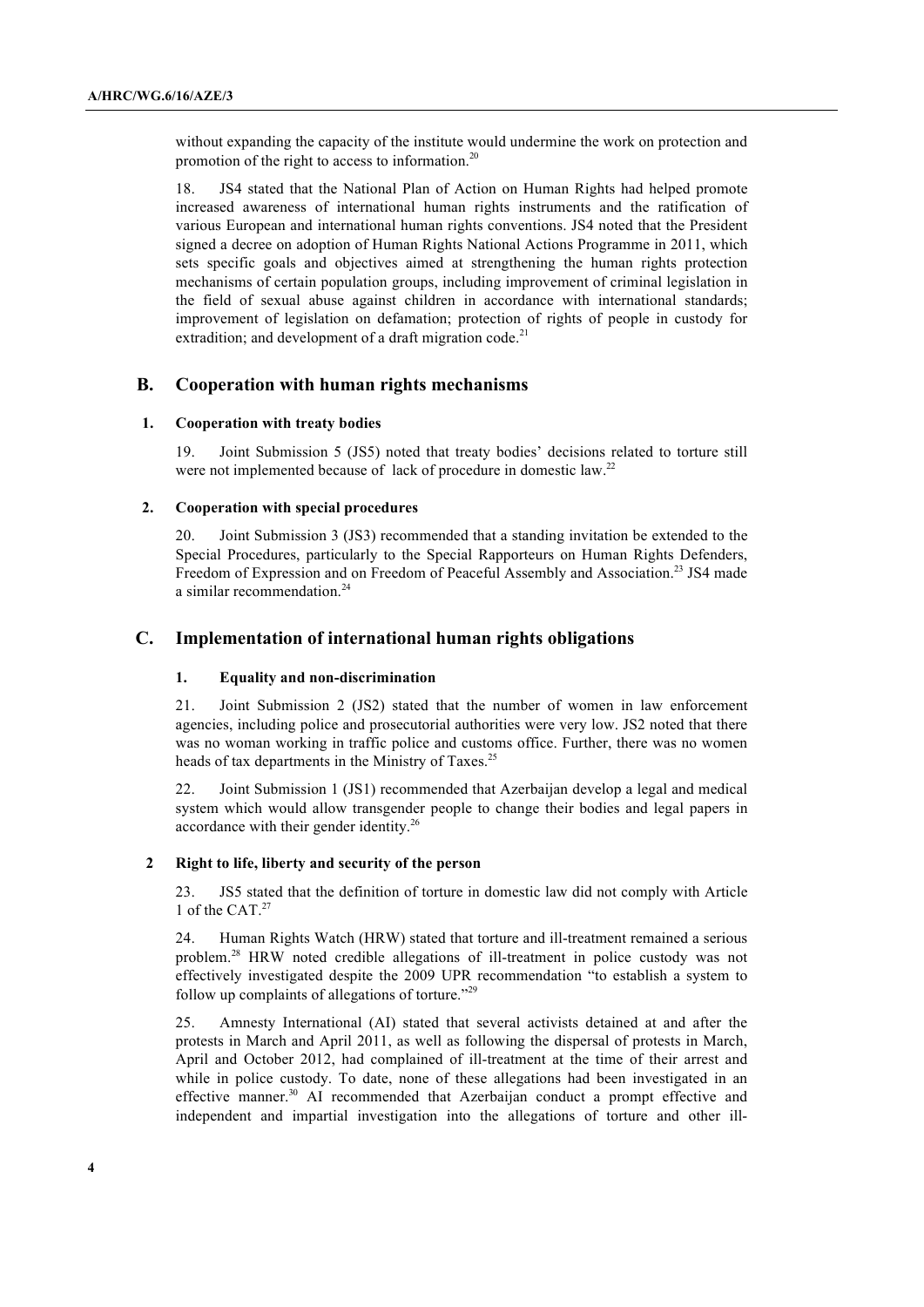treatment of the detained activists and ensure that these found responsible are brought to justice in accordance with international obligations and fair trial standards.<sup>31</sup>

26. JS2 expressed concern that prisoners are suffering from problems in penitentiaries such as physical and mental torture, corruption and bribery.<sup>32</sup>

27. JS4 welcomed the establishment of the Public Committee for Monitoring of Penitentiary Service. However, JS4 expressed concern that the Public Committee's mandate only covers penitentiary facilities under the Jurisdiction of the Ministry of Justice. Accordingly, pre-trial detention facilities under the jurisdiction of the Ministry of Internal Affairs and detention facilities under the Ministry of National Security still remain closed to it.<sup>33</sup> JS5 expressed a similar concern.<sup>34</sup>

28. JS1 noted that sexual harassment existed within families. In the case of rape, the family usually tried to cover up and if a victim was single, she may be offered to marry the perpetrator. Reporting a rape was a long and humiliating endeavour in a society where the woman victim is blamed for being sexually abused.<sup>35</sup> JS1 recommended that Azerbaijan include marital rape in the current legislation and raise public awareness about the issue of consent in sexual relations.<sup>36</sup> Joint Submission 9 (JS9) recommended that Azerbaijan provide training on domestic violence for police officers and other professionals, including medical personnel and judges.<sup>37</sup>

29. Global Initiative to End All Corporal Punishment of Children (GIEACPC) noted that corporal punishment of children in Azerbaijan was unlawful in the penal system and possibly in schools but it was lawful in the home and alternative care settings.<sup>38</sup>

30. GIEACPC noted that despite Azerbaijan's acceptance of the recommendation to prohibit corporal punishment in the previous UPR in 2009, a draft law on protection of children against all forms of corporal punishment was being discussed but not yet enacted and the legality of corporal punishment in Azerbaijan was the same as in the previous review in 2009.<sup>39</sup>

31. JS1 recommended that Azerbaijan: develop legislation to address family violence and hate crimes against LGBT people; conduct proper investigations into police blackmailing, harassment and violence against them duly punishing those responsible and setting up administrative and legal frameworks to eradicate such practices.<sup>40</sup>

#### **3. Administration of justice, including impunity and the rule of law**

32. JS4 expressed concern that the judicial system had not been left aside of corruption allegations, and it had been under serious attack by local and international NGOs and human rights defenders due to its deep dependence from the executive branch.<sup>41</sup>

33. JS4 recommended that juvenile correction facilities undergo reforms to become more open to public monitoring and disciplinary measures, including the prohibition of placement of a child in single cells. JS4 recommended that the children's rights to privacy and contacts with families be reinforced.<sup>42</sup>

34. JS4 further recommended: the establishment of specialized juvenile courts; and that prosecutors and police investigating and working on juvenile cases and juvenile advocates be trained on international standards and guidelines on juvenile justice particularly community-based alternatives to arrest and custodial detention and imprisonment.<sup>43</sup>

35. Joint Submission 7 (JS7) stated that virtually no case of violence against journalists since 2005 had been investigated by the authorities and brought those responsible to justice, which had created a climate of complete impunity for those who wish to use violence to silence critical voices.<sup>44</sup> JS3 recommended that Azerbaijan conduct impartial and effective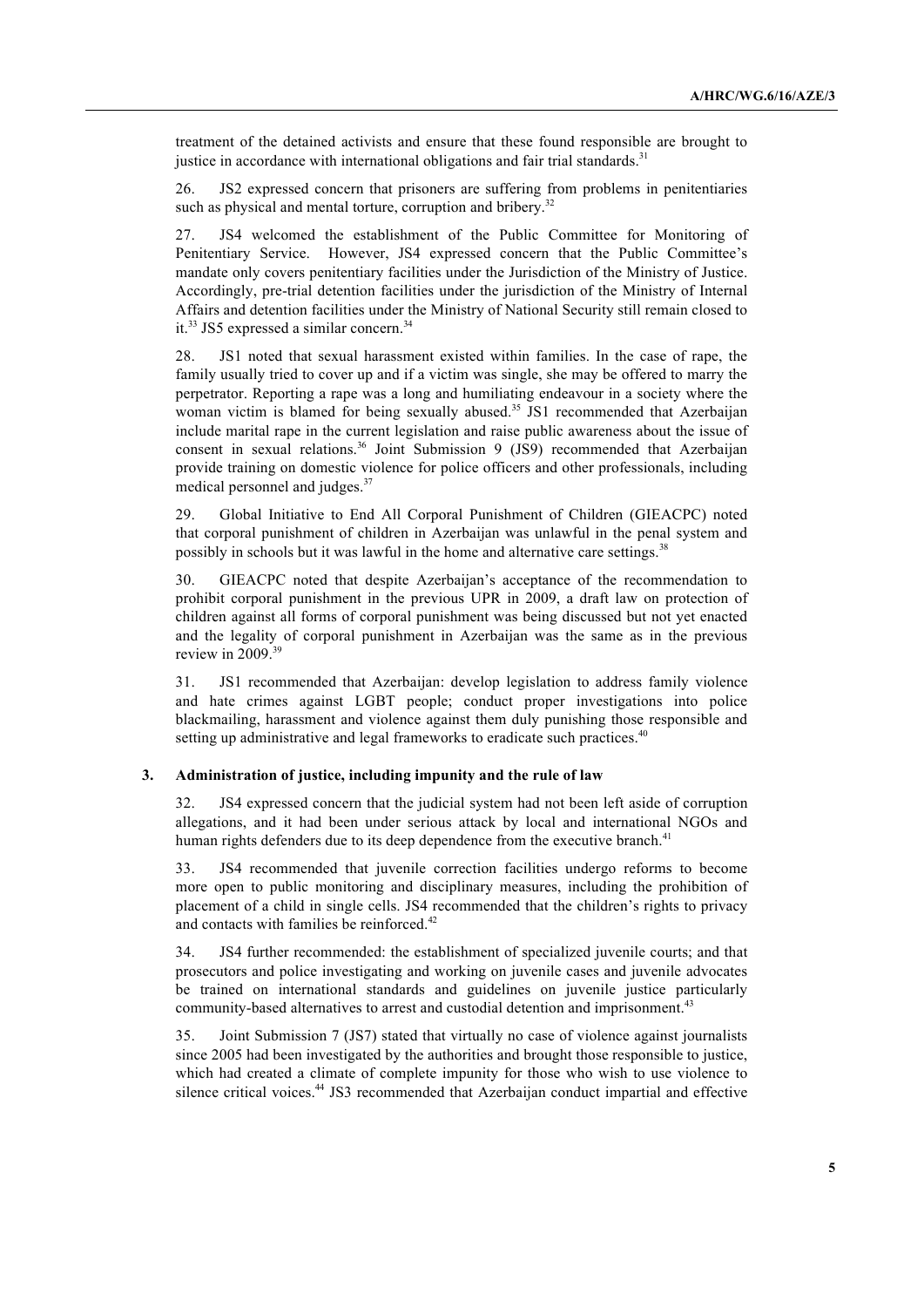investigations into all cases of attack, harassment and intimidation of human rights defenders and journalists and bring perpetrators to justice.<sup>45</sup>

36. JS7 stated that authorities had undermined fair trial rights. They had targeted lawyers who provide legal counsel to those subjected to politically motivated prosecutions and a number of them had been disbarred without justification. The trials of those accused for politically motivated reasons often failed to meet international fair trial standards.<sup>46</sup> JS9 expressed similar concerns.<sup>47</sup>

37. JS9 noted that one of the challenges for citizens regarding access to fair trial is the refusal by the Supreme Court to hear cassation complaints, when made by a person who is not a member of the Bar. People of low income whose rights are violated cannot retain a lawyer.<sup>48</sup>

### **4. Right to privacy, marriage and family life**

38. JS2 noted that despite the national legislation prohibiting usage and spread of information about private life without consent, many people had suffered from infringement of their privacy in mass media and on internet sites.<sup>49</sup> JS7 recommended that Azerbaijan investigate seriously all violations of journalists' right to privacy and prosecute those responsible bringing the perpetrators and organizers to justice.<sup>50</sup>

39. JS1 noted that the "family honour" concept prevailed in Azeri families limiting women's mobility and placing them in a vulnerable situation if they had sex before marriage or decided to live independently.<sup>51</sup>

40. JS1 expressed concern about forced marriages within extended families sometimes at an early age before the official ages of 17 for women and 18 for men and religious marriages.<sup>52</sup> JS1 specified that religious marriages performed before the official ages of marriage left women without any legal claims in case of divorce, death of the spouse or child support. Traditionally, there was a custom of "*sighe*", a temporary marriage blessed by the religious authorities, which can happen parallel to the officially registered marriage with a different woman  $53$ 

41. JS1 stated that the Azeri society valued men over women because ethnicity and family name are passed through men. Many families decided to abort female foetuses. JS1 recommended that Azerbaijan implement strict measures to punish medical personnel involved in sex-selective abortions.<sup>5</sup>

#### **5. Freedom of movement**

42. JS2 noted that dialysis patients were forced to be examined in hospitals where they are registered, which restricts their right to movement for the purposes of moving to other regions for rest or for visiting their relatives.<sup>55</sup>

### **6. Freedom of religion or belief, association and peaceful assembly, and right to participate in public and political life**

43. Forum18 stated that Azerbaijan had produced increasingly complex legal restrictions and punishments for exercising freedom of religion or belief, which was often prepared in secret.<sup>56</sup>

44. HRW noted that despite the accepted recommendation of the previous UPR regarding the right to freedom of religion,<sup>57</sup> Azerbaijan introduced further restrictions: constitutional amendments passed in 2009 and 2011 tightened restrictions on all religious activity, requiring all religious communities to reregister, dramatically increasing fines for unauthorized religious activity and requiring all religious groups to seek prior authorization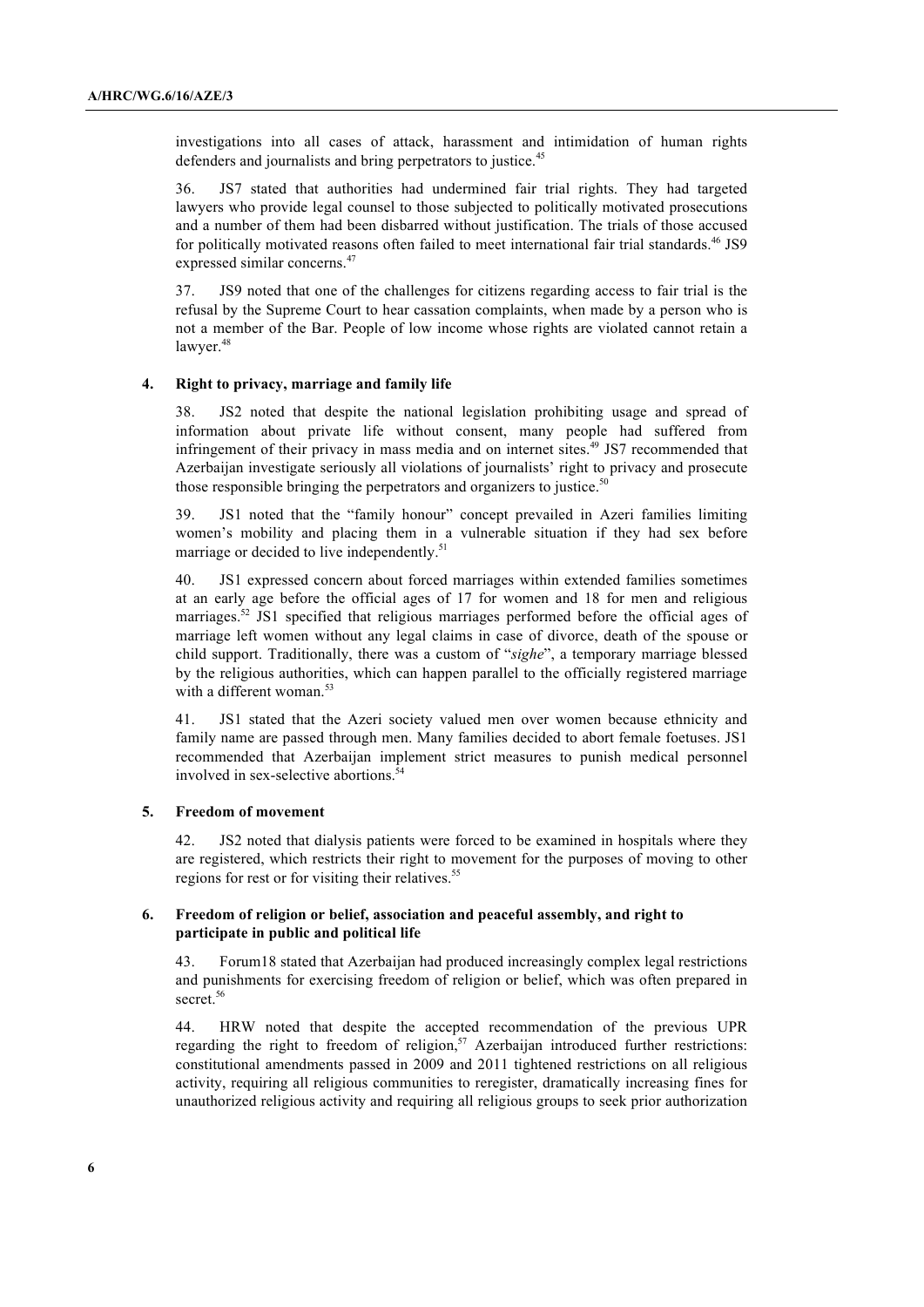to gather; and unwarranted raids continue to take place across Azerbaijan, closing down various houses of worship and fining members of their congregations.<sup>58</sup>

45. Forum18 noted that the State Committee for Work with Religious Organizations (the State Committee) specified the number of copies of each religious work that may be printed or imported, actively checked the contents of shops selling religious literature, and maintained a list of banned religious literature that it refused to make public. Forum18 noted that compulsory State Committee licencing was not uniformly applied across the country.<sup>59</sup> European Association of Jehovah's Christian Witnesses (EAJCW) stated that since March 2010, eight Jehovah's Witnesses had received fines for distributing religious literature $60$ 

46. Forum18 noted the compulsory re-registration requirement, which means for some religious communities de-registration. Forum18 noted that a Baku court upheld the State Committee to close down the Baku Greater Grace Protestant Church for failing to regain the compulsory re-registration.<sup>61</sup> EAJCW stated that in November 2009, Jehovah's Witnesses applied for re-registration and in late February, they learned that the State Committee refused application on a technicality. They filed with a court for an appeal against the refusal to provide re-registration. On 1 February 2012, the Supreme Court of Azerbaijan upheld the decision of the lower court thus refusing to give Jehovah's Witnesses full legal status.<sup>62</sup>

47. According to Forum18, exercizing freedom of religion or belief in defiance of state restrictions risks heavy punishments for organizers and participants. Unregistered communities facing possible punishment include: all Muslim communities outside the control of the state-backed Caucasian Muslim Board; all communities not registered in 2009, including all Baptist, Seventh-Day Adventist and Jehovah's Witnesses communities.<sup>63</sup>

48. Forum18 noted that raids were often conducted against groups such as Jehovah's Witnesses, Protestants and Readers of Said Nursi's works. In addition to preventing religious communities from meeting, places of worship, mainly Sunni mosques, were closed.<sup>64</sup>

49. Forum18 stated that military conscription was compulsory and there was no alternative civilian service noting that the Religion Law imposes a ban on conscientious objection to military service.<sup>65</sup> While noting that the Constitution provides for alternative service to military service, EAJCW stated that Azerbaijan continued to harass, prosecute and imprison individuals whose deeply-held religious convictions do not allow them to engage in military service.<sup>66</sup> Joint Submission 8 (JS8) noted that an implementing legislation for the Constitutional provision of alternative civilian service for conscientious objectors to military service had been promised but had not yet materialized.<sup>67</sup>

50. Joint Submission 6 (JS6) stated that the current state of freedom of expression in Azerbaijan was alarming as the cycle of violence against journalists, bloggers, human rights defenders, writers and political and civic activists and impunity for their attackers continued. They faced increasing pressure, harassment and interference from the authorities. Those who express opinions critical of the authorities found themselves imprisoned, including under far-fetched charges or otherwise targeted in retaliation, as also highlighted by JS2, JS3 and JS7.<sup>68</sup> JS3specified that following the spring 2011 protests, as many as 17 civil society and political activists were convicted on questionable charges, including illegal possession of drugs and evading military service.<sup>69</sup>

51. The Council of Europe High Commissioner for Human Rights (CoE/Commissioner) noted his recommendation to end practices of unjustified or selective criminal prosecution of journalists or critical opinion makers made in 2010. He stated that fabricated charges had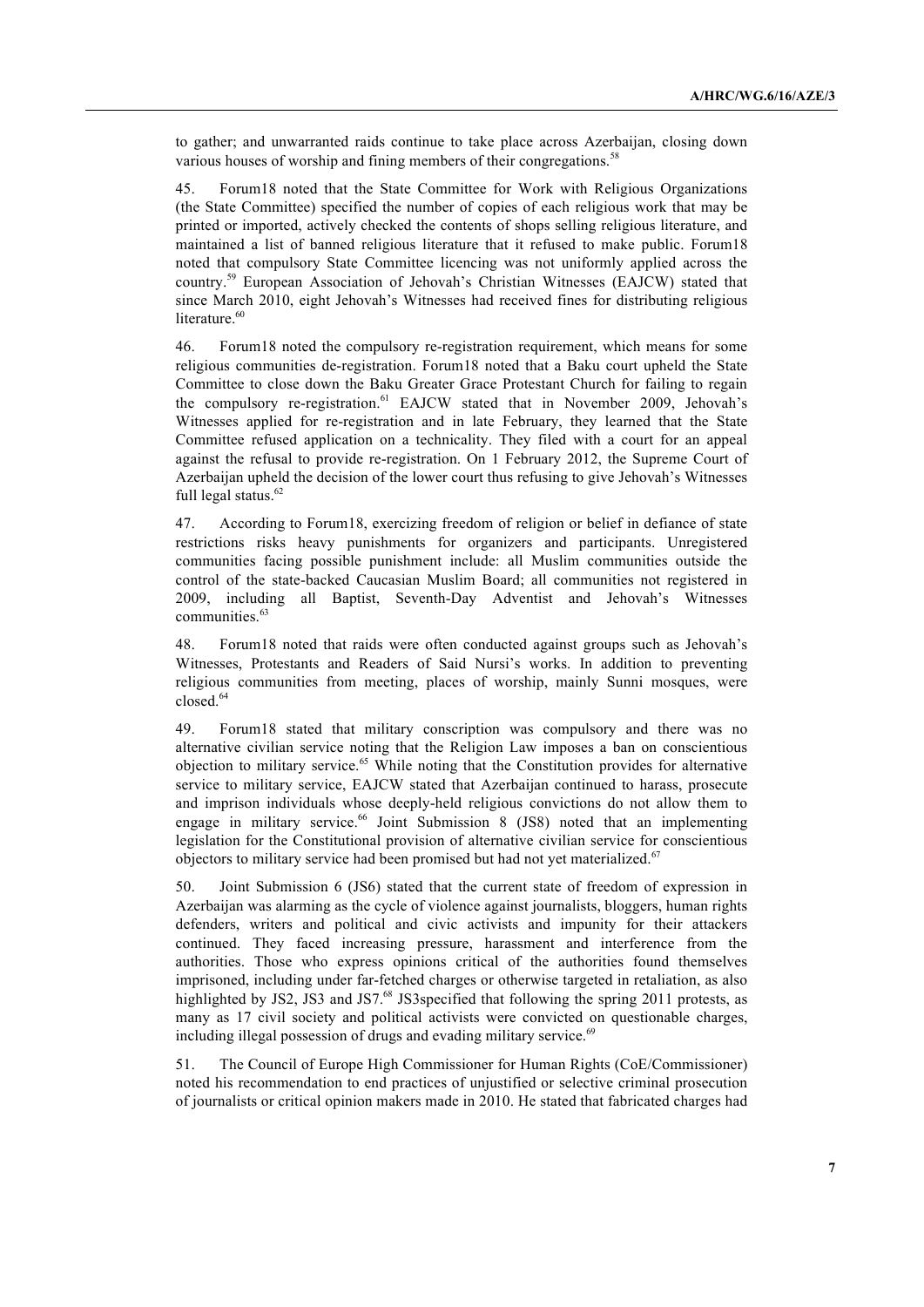been used to arrest and silence parliamentary candidates, journalists and members of youth groups. $70$ 

52. AI stated that a range of independent media outlets had been curbed through laws banning foreign broadcasters from national airwaves. The Government had begun cracking down on dissent on the internet and in social media forums. Bloggers and youth activists had been harassed and imprisoned on trumped-up charges.<sup>71</sup> HRW and JS5 expressed similar concerns.<sup>72</sup>

53. JS7 noted that those who take to the Internet to express critical opinions or call for protest became particular targets of repressive actions by the Government. JS7 stated that website blocking and cyber-attacks had occurred and there were no clear processes for appeal or legal action. During the past three years, the websites of critical media institutions such as *Azadliq* and *Yeni Musavat* newspapers and the Azeri service of Radio Free Europe/Radio Liberty were blocked and faced with cyber-attacks.<sup>73</sup>

54. JS7 noted that the National Television and Radio Council lacked independence.<sup>74</sup>

55. JS6 specified that despite Azerbaijan's accepting the recommendation regarding the right to freedom of expression in the previous UPR,<sup>75</sup> in 2011 alone, at least 50 foreign and domestic journalists were harassed by the authorities. Political critics, social media activists, human rights defenders and journalists were frequently imprisoned for expressing their views.<sup>76</sup>JS6 emphasized that years of intimidation and violent harassment, including before, during and after the Eurovision song contest held in Baku in 2012 had led to a culture of self-censorship that is difficult to address.<sup>77</sup>

56. JS6 recommended that Azerbaijan: 1) immediately release those imprisoned for exercizing their right to freedom of expression; 2) stop targeting those exercizing their right to freedom of expression in retaliation; 3) stop using far-fetched charges as a common tool to arrest journalists, bloggers, and writers who exercize their freedom of expression; 4) seriously investigate and prosecute all acts of violence against journalists; 5) decriminalize defamation and; 6) engage a constructive dialogue with local freedom of expression groups and trade associations on the issue of freedom of expression, freedom to publish and Internet freedom.78

57. JS6 noted that the criminal defamation legislation remained in place,<sup>79</sup> while HRW noted that Azerbaijan accepted the recommendation in the previous UPR to ensure that libel law is not used "in such a manner as to stifle honest and professional reporting." JS7 stated that the continued presence of defamation provisions in criminal law had a chilling effect on freedom of expression and had contributed to the widespread self-censorship in the country.<sup>80</sup> JS4 recommended the decriminalization of defamation by abolishing relevant articles of the Criminal Code.<sup>81</sup>

58. JS3 stated that civil society organizations in Azerbaijan were facing a number of unwarranted restrictions through legislation governing them. New regulations passed the cabinet in 2011 and a series of legal amendments introduced in 2009 were imperilling freedom of association. The Ministry of Justice can initiate dissolution of a CSO after issuing two warning letters in a year. Financial grants have to be registered with the authorities within an unrealistic timeframe of one month. International CSOs were subjected to additional restrictions such as the requirement to respect "national moral values" and not to be involved in "political and religious propaganda, neither of whose terms is defined.<sup>82</sup>

59. AI stated that NGOs working on human rights and democratic reform faced pressure and harassment and were often denied registration or arbitrarily closed down. For instance, on 4 March 2011, three local NGOs located in Ganja, the Election Monitoring and Democracy Studies Centre, Demos Public Association and the Ganja Regional Information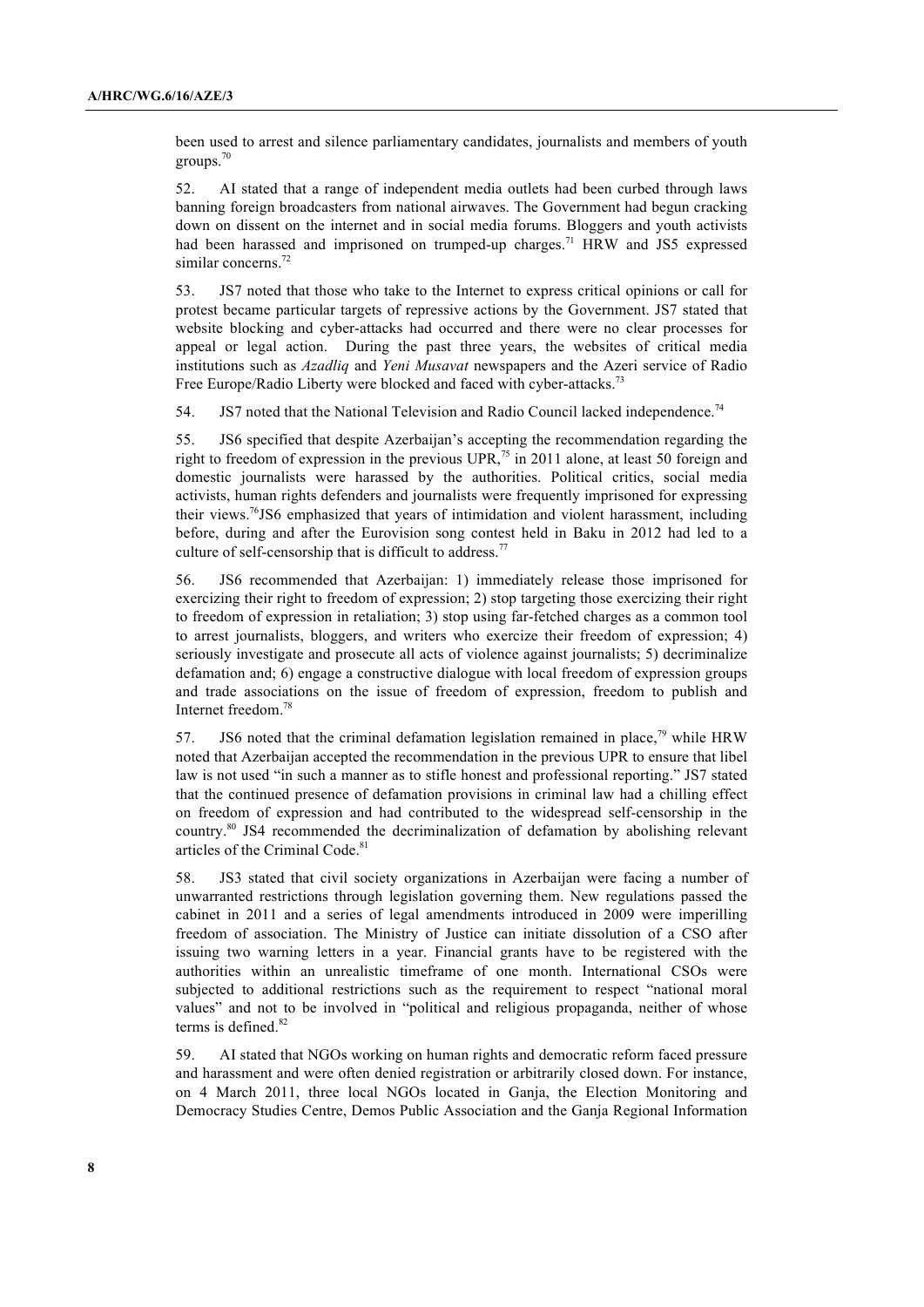Centre, were evicted from their premises by the authorities without any formal explanation or apparent legal grounds.<sup>83</sup>

60. JS9 noted that Azerbaijan imposed partial registration procedures, often resulting in the refusal of the registration of NGOs.<sup>84</sup> JS1 recommended that Azerbaijan take all necessary steps to ensure that organizations working on LGBT issues can legally register and operate.<sup>85</sup>

61. AI expressed concern on tightened restrictions regarding the right to freedom of peaceful assembly noting peaceful anti-government protest had been effectively criminalized by banning demonstrations and imprisoning those who organize or participate in them.<sup>86</sup>

62. JS3 stated that since March 2011, there had been ongoing protests in support of greater political freedoms, which increased in intensity in the run-up to the Eurovision Contest organized in May 2012. Activists and concerned citizens under the banner of "Sing for Democracy" sought to highlight severe restrictions on democratic freedoms to which the authorities responded heavy-handedly and brutally. Many of the protestors had been subjected to beatings and judicial harassment for exercizing their right to democratic dissent, as also highlighted by JS9 and CoE/Commissioner.<sup>87</sup>

63. HRW stated that the long-repressive atmosphere for independent journalists, political activists, and human rights defenders had grown acutely hostile with authorities using imprisonment as a tool for political retribution and clamping down on freedom of assembly, breaking up peaceful demonstrations, often violently.<sup>88</sup> Despite the 2009 accepted recommendation to "uphold the respect of the right to peaceful assembly and the right is effectively implemented"<sup>89</sup> JS9 stated that the use of force against peaceful demonstrators was almost systematic. Authorities did not tolerate any assembly and used force to disperse assembly and detained participants for several hours before releasing them $90$ 

64. AI noted that public protests continued to be banned in the centre of Baku and excessive force was used by police on a regular basis. AI was concerned that the unjustified denial of permission to gather anywhere in central Baku denied the protesters the opportunity to peacefully express their views in a visible, public location and criminalizes the right to peaceful assembly.<sup>91</sup>

65. JS9 stated that the Government managed to discourage meaningful citizen participation in political and decision-making processes and put a lid on genuine public debate on issues of wider public interest such as elections, social problems or the issue of transparency of oil and gas revenue expenditures.<sup>92</sup>

66. JS5 noted the conclusion of the Council of Europe (CoE) that the December 2009 municipal elections "demonstrated the weakness of local democracy in Azerbaijan and local self-government agencies," and "there was no competition among the political parties."<sup>93</sup>

#### **7. Right to work and to just and favourable conditions of work**

67. JS4 noted that women usually made the majority in jobs with low wages and the lack of jobs for women was reflected predominantly with the shortage of flexible jobs.<sup>94</sup>

68. JS1 expressed concern that the 2006 law on "Ensuring Gender Equality" did not ensure protection from sexual harassment because its implementation was not adequate and unclear and the public opinion was largely unaware of its existence.<sup>95</sup>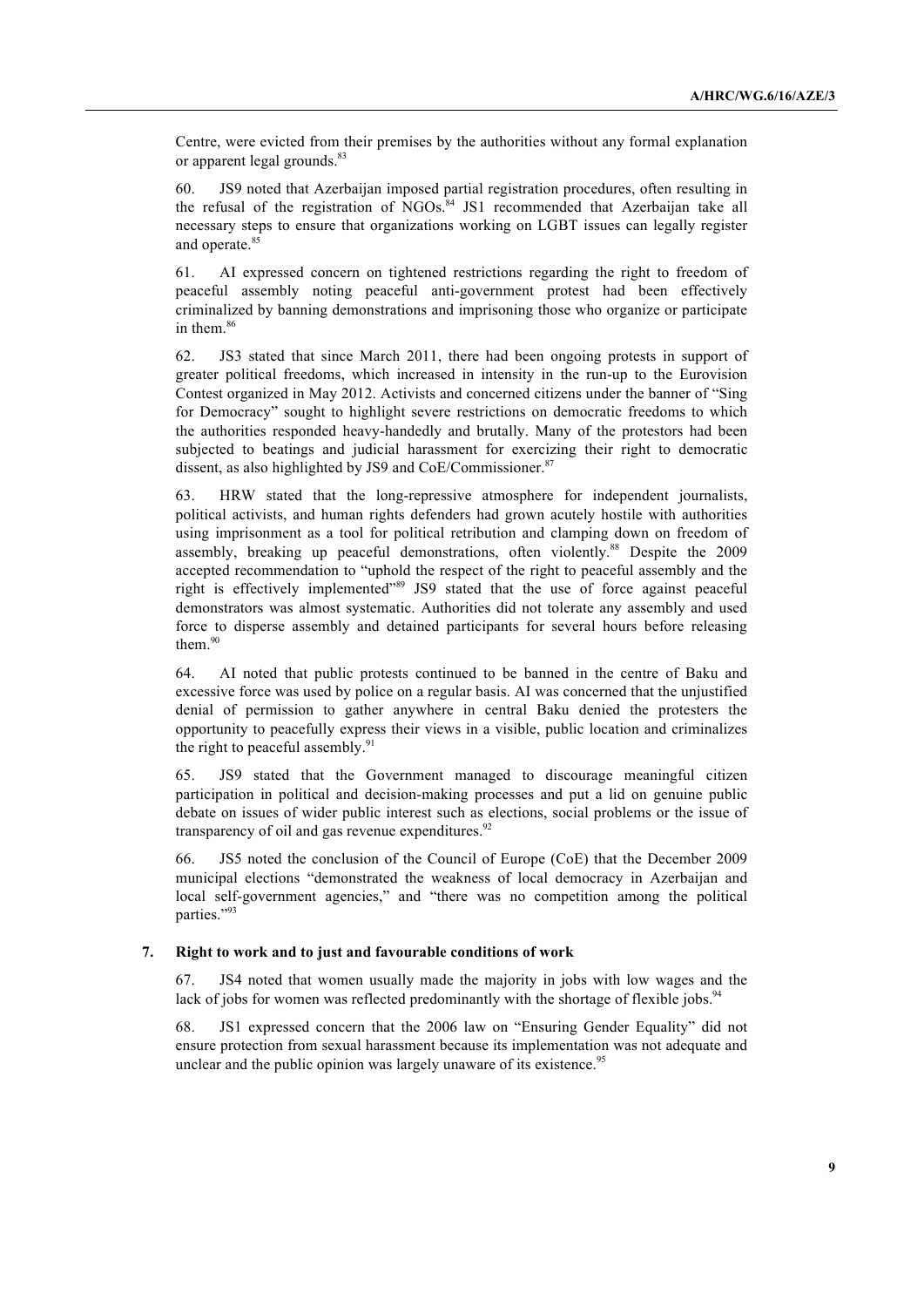#### **8. Right to social security and to an adequate standard of living**

69. JS2 noted that as a result of absence of formal mechanism for determining statelessness, undocumented persons were unable to sign a labour contract or contracts that require the approval of notary and they could not use their rights to medical and legal assistance or their right to pension.<sup>96</sup>

70. HRW specified that since 2008, the authorities had been implementing a programme of urban renewal in Baku in the context of which they had unlawfully expropriated and demolished hundreds of properties, primarily apartments and homes in middle class neighbourhoods, to make way for parks, roads, and luxury residential buildings. Multiple egregious abuses had characterized this process, including lack of notice or court decision validating the expropriations, wilful disregard for health and safety of those evicted, and refusal to provide fair compensation.<sup>97</sup> JS9 noted that the authorities destroyed the Institute for Peace and Democracy building in August 2011 despite a court decision that the destruction of the building is inadmissible. $98$ 

71. JS2 stated that people in districts without centralized watering system had to obtain fresh water out of pits, irrigation watercourse and rivers and lakes, which are not subject to any ecological treatment.<sup>99</sup>

## **9. Right to health**

72. JS4 recommended that Azerbaijan: increase real expenditures for health care system, including salaries of health care workers; and provide incentives for medical professionals to work in rural areas.<sup>100</sup> CoE noted that the health care budget was significantly lower than that of other European countries.<sup>101</sup>

73. JS1 noted that the majority of women did not yet have the full enjoyment of their right to sexual health, nor was there sufficient awareness and knowledge of health issues in general and sexual issues in particular. A national strategy on reproductive health for 2008 – 2015 was being prepared in Azerbaijan, which takes into account the following five priority directions: maternal and infant health of mother and new-born babies; reproductive choices; sexually transmitted infections, including HIV and AIDS; reproductive health of youth; and gender violence and sexual exploitation.<sup>102</sup>

74. CoE noted that the rate of infant and maternal mortality was manifestly higher than in other European countries.<sup>103</sup> The high incidence of maternal and infant death was connected primarily with the low degree of awareness and knowledge of reproductive health of women; low qualifications of doctors; and widespread poverty among the population.<sup>104</sup> JS1 recommended that Azerbaijan improve nourishment of pregnant women; increase their awareness of the need for medical follow-up during pregnancy; and fund programmes to improve the skills of medical personnel in this area.<sup>10</sup>

75. JS1 recommended that Azerbaijan take measures to stop forced testing of key populations affected by HIV and AIDS; conduct public campaigns on raising awareness about HIV prevention and testing targeting groups affected by HIV, specifically migrants, young people, sex workers and injecting drug users; and ensure free treatment for people living with  $HIV.<sup>106</sup>$ 

#### **10. Right to education**

76. JS4 noted that despite the successful implementation of pilot programmes in the field of inclusive education, Azerbaijan had only been able to get a few dozens of disabled children in several districts up until the 4th grade of primary schools. JS4 recommended that Azerbaijan need to elaborate and adopt the National Action Plan or State Programme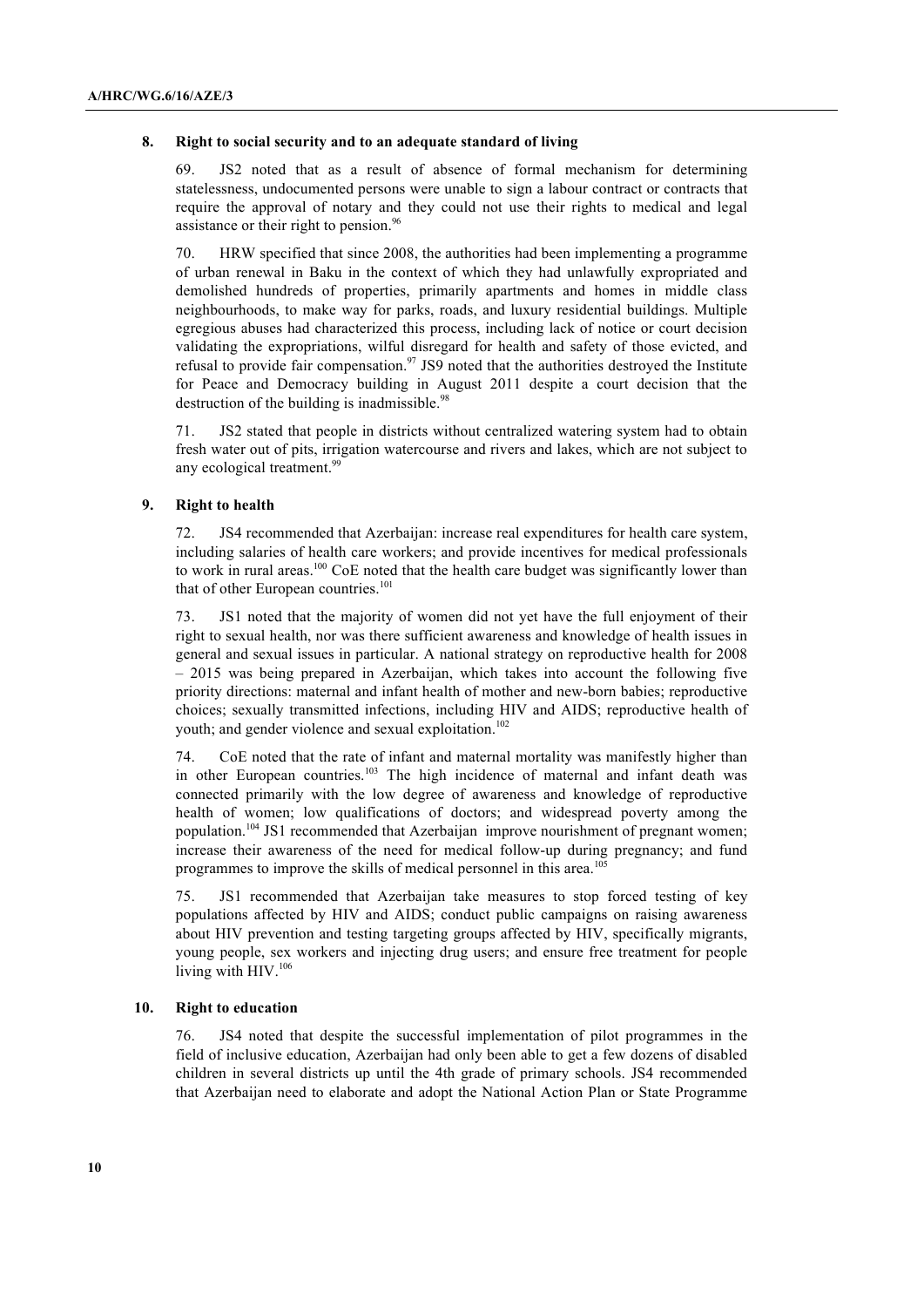on Development of Children with Disabilities in accordance with the CRPD and the rights set forth in the CRC.<sup>107</sup>

77. JS1 stated that families limited their daughters' access to education to protect "family honour" through not allowing them to enter universities in other cities.<sup>108</sup>

#### **11. Cultural rights**

78. According to Switzerland-Armenia Association, overwhelming evidence indicates that the Azerbaijani armed forces are responsible for the destruction of the Armenian medieval Necropolis in Julfa in the Autonomous Republic of Nakhchivan in December 2005 recommending that this hate-motivated crime against the Armenian cultural heritage be fully recognized and condemned by the international community.<sup>109</sup>

### **12. Persons with disabilities**

79. Union of Disabled People Organizations of the Republic of Azerbaijan (UDPO) noted the state programme on implementation of the employment strategy, which contains measures such as improvement of a single database on vocations for the purpose of promoting persons with disabilities with appropriate jobs, preparing and implementing module vocational training programmes specialized for them, providing loans/credits for developments of entrepreneurship, creation of industrial fields specialized for them in rural areas, and preparation of vocational and psychological tests for them.<sup>110</sup>

80. UDPO stated that despite advance in legislative and policy formulations, the implementation gap still remained mainly due to: lack of coordination of activities among responsible government institutions; non-comprehensive treatment of the issue; and weakness of control mechanisms, particularly public control.<sup>111</sup>

81. UDPO specified that after the ratification of the CRPD, the ramps were fixed in some streets, public building and in underground passages. However, these works were not carried out systematically and not in compliance with international standards. UDPO noted that public transport system were an issue of concern as the newly introduced buses with ramps had become useless after a short period of time, and it was not possible for persons with disabilities to use metro and railways.<sup>112</sup>

#### **13. Minorities**

82. JS5 noted that the domestic courts considered as treason actions related to the protection of minority rights, JS5 noted the following activities considered to be high treason by the domestic courts: promotion of the Talysh language, culture and art; sending young Talysh people for getting religious education outside Azerbaijan; cooperation with foreign linguist colleagues; and conducting research on the contemporary Talysh  $language.<sup>113</sup>$ 

## **14. Migrants, refugees and asylum-seekers**

83. The European Commission against Racism and Intolerance (CoE/ECRI) noted that migrant workers remained vulnerable to illegal employment practices and serious forms of abuse. CoE/ECRI stated that the rate of recognition of refugees was extremely low and no subsidiary form of protection was recognized in Azerbaijani law leaving many persons who need it in a precarious situation.<sup>114</sup>

# **15. Internally displaced persons**

84. JS2 noted that 20,000 settlements and 110,000 hectares of plantation and pasture fields were damaged as a result of flooding on Jura and Araz rivers in 2010. Many houses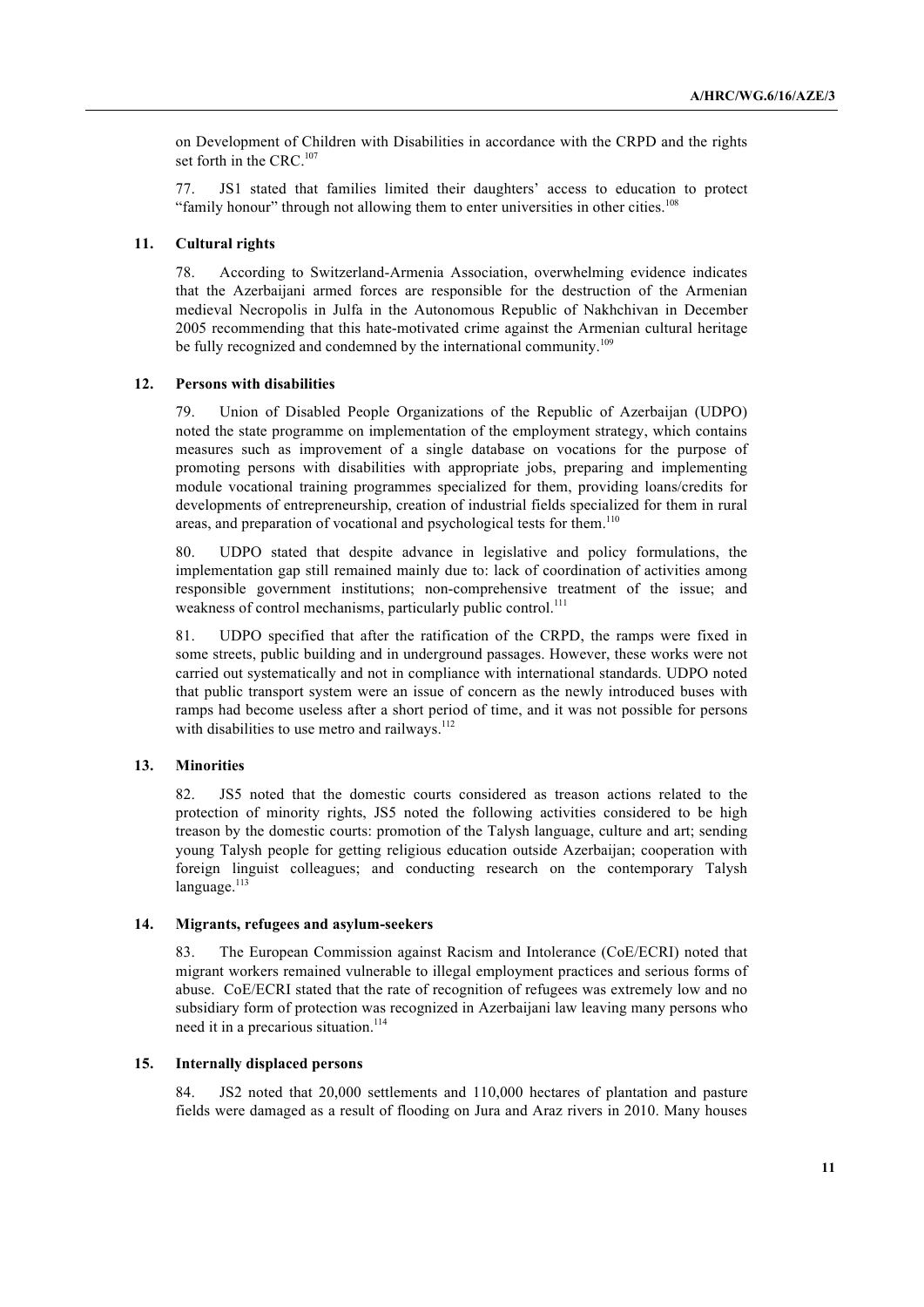in critical conditions still remained and compensation provided to people that suffered was not adequate to solve their problems.<sup>115</sup>

## **16. Situation in or in relation to specific regions or territories**

85. According to JS9, there is no room for opposition in the Autonomous Republic of Nakhchivan as the ruling party does not hesitate to use all forms of pressure to weaken political opposition and oppress civil opposition. JS9 stated that journalists and their families in Nakhchivan were subjected to pressure and intimidation by the local authorities. They were often subjected to false accusations, imprisonment and fines aimed at restricting the activities of independent journalists and the media.

#### *Notes*

<sup>1</sup> The stakeholders listed below have contributed information for this summary; the full texts of all original submissions are available at: www.ohchr.org. (One asterisk denotes a national human rights institution with "A" status). *Civil society* AI Amnesty International, London (UK);

| EAJCW           | European Association of Jehovah's Christian Witnesses, Kraainem       |
|-----------------|-----------------------------------------------------------------------|
|                 | (Belgium);                                                            |
| Forum18         | Forum18;                                                              |
| <b>GIEACPC</b>  | Global Initiative to End All Corporal Punishment of Children (UK);    |
| <b>HRW</b>      | Human Rights Watch, New York (USA);                                   |
| <b>SAA</b>      | Switzerland-Armenia Association, Bern (Switzerland);                  |
| <b>UDPO</b>     | Union of Disabled People Organizations of the Republic of             |
|                 | Azerbaijan, Baku (Azerbaijan):                                        |
| JS1             | Joint submission 1 submitted by: Center "Women and Modern             |
|                 | World", Baku (Azerbaijan) and Sexual Rights Initiative (SRI);         |
| JS <sub>2</sub> | Joint submission 2 submitted by: Education on Human Rights Public     |
|                 | Association, Baku (Azerbaijan); Oil Workers' Rights Protection        |
|                 | Organization, Baku (Azerbaijan); Support for Economic Initiatives     |
|                 | Public Union, Baku (Azerbaijan); and Media Rights Institute           |
|                 | (Azerbaijan);                                                         |
| JS3             | Joint submission 3 submitted by: CIVICUS: World Alliance for          |
|                 | Citizen Participation, Johannesburg (South Africa); and Center for    |
|                 | National and International Studies (VNIS), Baku (Azerbaijan)          |
| JS4             | Joint submission 4 submitted by: NGO Alliance for Children's Rights;  |
|                 | Citizen's Labour Rights League; Reliable Future NGO; Economic         |
|                 | Research Center; World Vision Azerbaijan; Open Society Institute      |
|                 | Azerbaijan; SOS Children's Village Azerbaijan; Mushfig Public         |
|                 | Union for Children with Disabilities; Dan International Youth Public  |
|                 | Union; Azerbaijan Child Helpline Service; World of Law NGO;           |
|                 | Center for Children Victims of Violence and Crime; and Children's     |
|                 | Rights Legal Clinic;                                                  |
| JS5             | Joint submission 5 submitted by: Human Rights Center of Azerbaijan,   |
|                 | Baku (Azerbaijan); and International Federation for Human Rights      |
|                 | (Fidh), Paris (France);                                               |
| JS6             | Joint submission 6 submitted: by International Publishers Association |
|                 | (IPA), Geneva (Switzerland); and PEN International, London (UK);      |
| JS7             | Joint submission 7 submitted: by Article 19; Association for          |
|                 | Progressive Communications; Freedom Now; Institute for Reporters'     |
|                 | Freedom and Safety; Media Rights Institute; Committee to Protect      |
|                 | Journalists; Freedom House; Human Rights House Foundation; Index      |
|                 | on Censorship; Institute for War and Peace Reporting; Media           |
|                 | Diversity Institute; Norwegian Helsinki Committee; PEN                |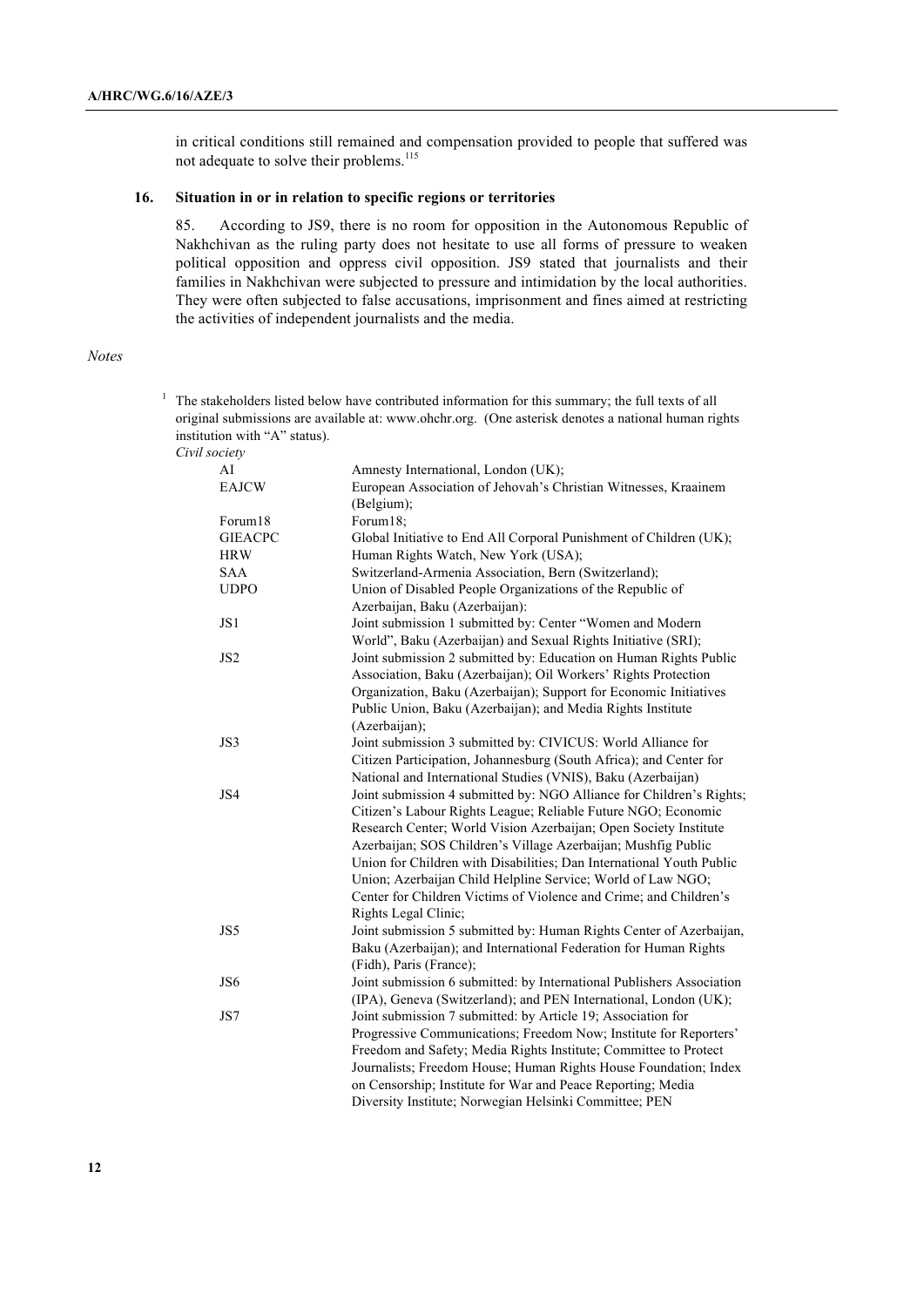|          |                                                                                                                                                                                         | International; Reporters Without Borders; World Association of       |  |  |
|----------|-----------------------------------------------------------------------------------------------------------------------------------------------------------------------------------------|----------------------------------------------------------------------|--|--|
|          |                                                                                                                                                                                         | Newspapers and New Publishers (WAN-IFRA); and Human Rights           |  |  |
|          |                                                                                                                                                                                         | Club;                                                                |  |  |
|          | JS8                                                                                                                                                                                     | Joint submission 8 submitted: by International Fellowship of         |  |  |
|          |                                                                                                                                                                                         | Reconciliation (ifor), Alkmaar (The Netherlands); and Conscience and |  |  |
|          |                                                                                                                                                                                         | Peace Tax International, Leuven (Belgium);                           |  |  |
|          | JS9                                                                                                                                                                                     | Joint submission 9 submitted: by Democracy and Human Rights          |  |  |
|          |                                                                                                                                                                                         | Resource Centre Public Union (Sungait); Democracy and NGO's          |  |  |
|          |                                                                                                                                                                                         | Development Resource Centre (Autonomous Republic of                  |  |  |
|          |                                                                                                                                                                                         | Nakhchivan); Human Rights Club; Institute for Reporters' Freedom     |  |  |
|          |                                                                                                                                                                                         | and Safety; Legal Education Society; Media Rights Institute;         |  |  |
|          |                                                                                                                                                                                         | Women's Association for Rational Development; Human Rights           |  |  |
|          |                                                                                                                                                                                         | House Foundation.                                                    |  |  |
|          | National human rights institution                                                                                                                                                       |                                                                      |  |  |
|          | The Ombudsman                                                                                                                                                                           | The Commissioner for Human Rights (Ombudsman) of the                 |  |  |
|          |                                                                                                                                                                                         | Republic of Azerbaijan.                                              |  |  |
|          | Regional intergovernmental organization<br>CoE                                                                                                                                          |                                                                      |  |  |
| 2        | The Ombudsman, p. 1.                                                                                                                                                                    | The Council of Europe, Strasbourg (France).                          |  |  |
| 3        | The Ombudsman, p. 1.                                                                                                                                                                    |                                                                      |  |  |
| 4        | The Ombudsman, p. 1.                                                                                                                                                                    |                                                                      |  |  |
| 5        | The Ombudsman, p. 6.                                                                                                                                                                    |                                                                      |  |  |
| 6        | The Ombudsman, p. 4.                                                                                                                                                                    |                                                                      |  |  |
| 7        | The Ombudsman, p. 2.                                                                                                                                                                    |                                                                      |  |  |
| 8        | The Ombudsman, p. 3.                                                                                                                                                                    |                                                                      |  |  |
| 9        | The Ombudsman, p. 1.                                                                                                                                                                    |                                                                      |  |  |
| 10       | The Ombudsman, p. 2.                                                                                                                                                                    |                                                                      |  |  |
| 11       | The Ombudsman, p. 5.                                                                                                                                                                    |                                                                      |  |  |
| 12       | The Ombudsman, p. 7.                                                                                                                                                                    |                                                                      |  |  |
| 13       | The Ombudsman, p. 7.                                                                                                                                                                    |                                                                      |  |  |
| 14       | The Ombudsman, p. 7.                                                                                                                                                                    |                                                                      |  |  |
| 15<br>16 | JS4, p. 2.                                                                                                                                                                              |                                                                      |  |  |
|          | JS4, p. 3. ILO Convention No. 102 on Social Security (Minimum Standards), ILO Convention No.                                                                                            |                                                                      |  |  |
|          | 128 on Invalidity, Old-age and Survivors' Benefits, ILO Convention 168 on Employment Promotion                                                                                          |                                                                      |  |  |
|          | and Protection against Unemployment, ILO Convention No. 155 on Occupational Health and Safety,<br>ILO Convention No. 184 on Safety and Health in Agriculture and No. 187 on Promotional |                                                                      |  |  |
|          | Framework for Occupational Safety and Health.                                                                                                                                           |                                                                      |  |  |
| 17       | JS8, paras. $24 - 25$ .                                                                                                                                                                 |                                                                      |  |  |
| 18       | JS4, p. 3.                                                                                                                                                                              |                                                                      |  |  |
| 19       | JS4, p. 3.                                                                                                                                                                              |                                                                      |  |  |
| 20       | JS4, p. 3.                                                                                                                                                                              |                                                                      |  |  |
| 21       | JS4, p. 2.                                                                                                                                                                              |                                                                      |  |  |
| 22       | JS5, para. 21.                                                                                                                                                                          |                                                                      |  |  |
| 23       | JS3, para. 5.5.                                                                                                                                                                         |                                                                      |  |  |
| 24       | JS4, pp. 3 -4.                                                                                                                                                                          |                                                                      |  |  |
| 25       | JS2, para. 55.                                                                                                                                                                          |                                                                      |  |  |
| 26       | JS1, para. 44.                                                                                                                                                                          |                                                                      |  |  |
| 27       | JS5, para. 18.                                                                                                                                                                          |                                                                      |  |  |
| 28       | HRW, p. 1.                                                                                                                                                                              |                                                                      |  |  |
| 29       | HRW, p. 4.                                                                                                                                                                              |                                                                      |  |  |
| 30       | AI, p. 1 and p. 4.                                                                                                                                                                      |                                                                      |  |  |

- 
- 
- 
- <sup>31</sup> AI, p. 4.<br><sup>32</sup> JS2, para. 7.<br><sup>33</sup> JS4, p. 5.<br><sup>34</sup> JS5, para. 17.<br><sup>35</sup> JS1, paras. 8 9.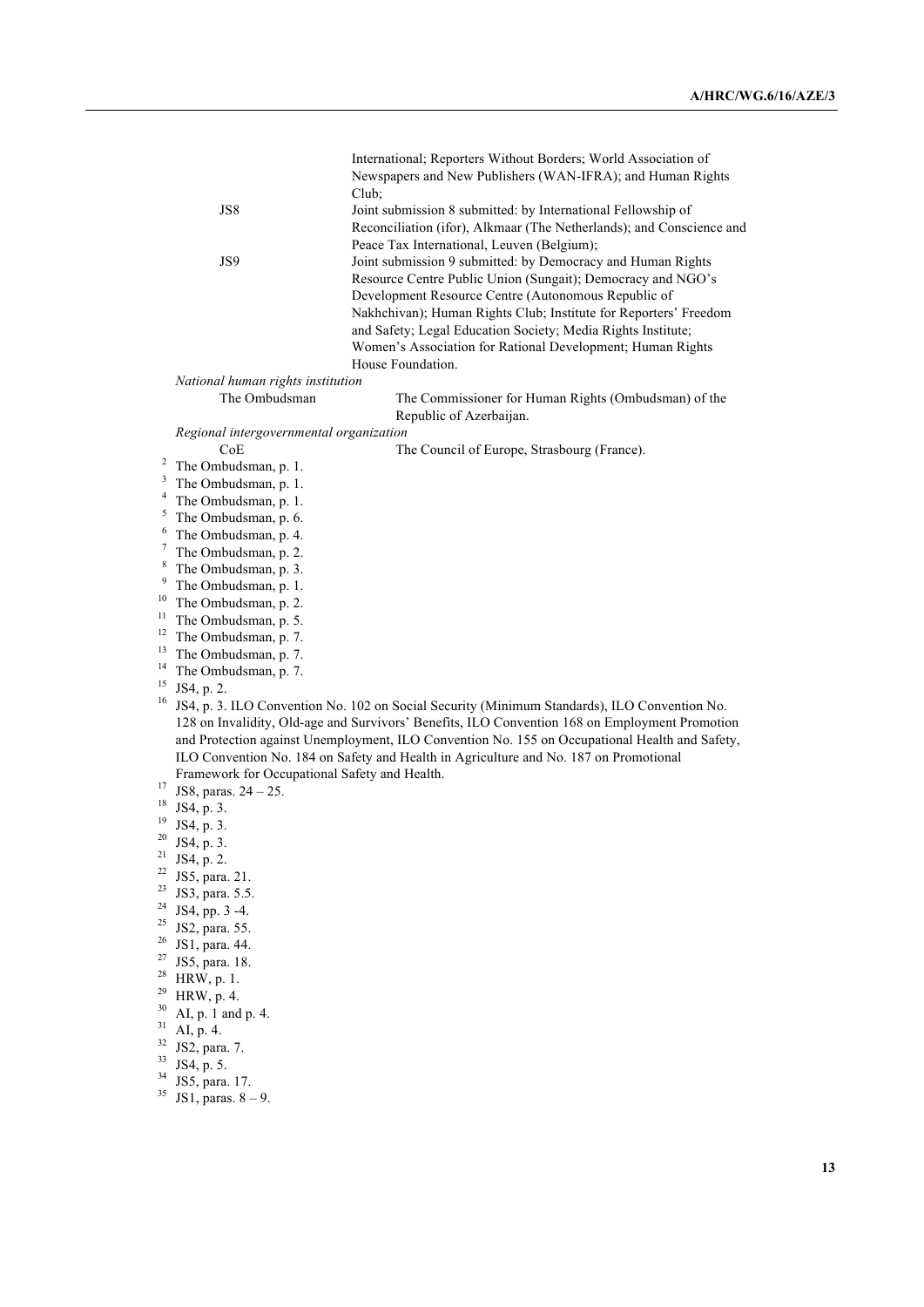- $\frac{36}{37}$  JS1, para. 11.
- JS9, para. 64.
- <sup>38</sup> GIEACPC, para. 2.1.
- GIEACPC, paras. 1.1. 1.3.
- JS1, para. 44.
- JS4, p. 2.
- JS4, p. 5.
- JS4, p. 6.
- JS7, para. 11.
- JS3, para. 5.3.
- JS7, para. 27.
- JS9, para. 54.
- JS9, para. 53.
- JS2, para. 2.
- JS7, para. 18.
- JS1, para. 4.
- JS1, para. 13.
- JS1, para. 18.
- JS1, paras.  $30 36$ .
- JS2, paras.  $9 11$ .
- Forum 18, para. 4.
- <sup>57</sup> "To take fully into account the recommendations of the Special Rapporteur on freedom of religion aimed at promoting and fully ensuring freedom of religion for all religious communities" (Recommendation No. 19 of A/HRC/11/20).
- $^{58}$  HRW, p. 4.
- $^{59}$  Forum 18, para 12.
- EAJCW, para. 10.
- Forum 18, paras  $15 18$ .
- EAJCW, paras.  $6 7$ .
- Forum 18, para 19-20.
- $^{64}$  Forum 18, paras 22 25. See also EAJCW, para. 9.
- Forum 18, para. 8.
- EAJCW, paras.  $12 13$ .
- JS8, paras.  $2 18$ .
- JS6, para. 2., and JS7 paras.  $19 28$ . See also JS2, paras.  $30 36$ , and JS3, paras.  $3.1 3.4$ .
- JS3, para. 3.5.
- $70^{\circ}$  CoE, p.3.
- AI, pp. 1 3.
- <sup>72</sup> HRW, pp. 1 2, and JS5, paras.  $26 32$ .
- JS7, paras. 41 and 43. See also JS9, paras.  $46 49$ .
- JS7, paras. 47 and 49.
- "To put in place measures to ensure respect for freedom of expression and the media" (Recommendation No. 15 of A/HRC/11/20).
- JS6, para 4. See also HRW, p. 1, JS7, para. 5, and EAJCW, para. 14.
- JS6, para. 5. See also HRW, p. 3.
- <sup>78</sup> JS6, para. 7. See also JS7, paras.  $8 10$ ., AI, p. 4., and JS7, para. 16.
- JS6, para. 6. See also JS4, p.
- JS7, para. 6. See also JS9, paras.  $32 37$ ., and HRW, p. 1.
- JS4, p. 5.
- <sup>82</sup> JS3, para. 4.2. See also JS4, p. 4., JS5, paras.  $23 25$ ., and JS9, paras.  $16 31$ .
- <sup>83</sup> AI, p. 3. See also JS2, paras.  $39 44$ ., and JS3, para. 4.3.
- JS9, para. 16.
- JS1, paras. 44 and 49.
- AI, p. 1.
- $87 \text{ JS3, para. } 2.2., \text{ JS9, paras. } 7-15., \text{ and CoE, p. 3.}$
- HRW, p. 1.